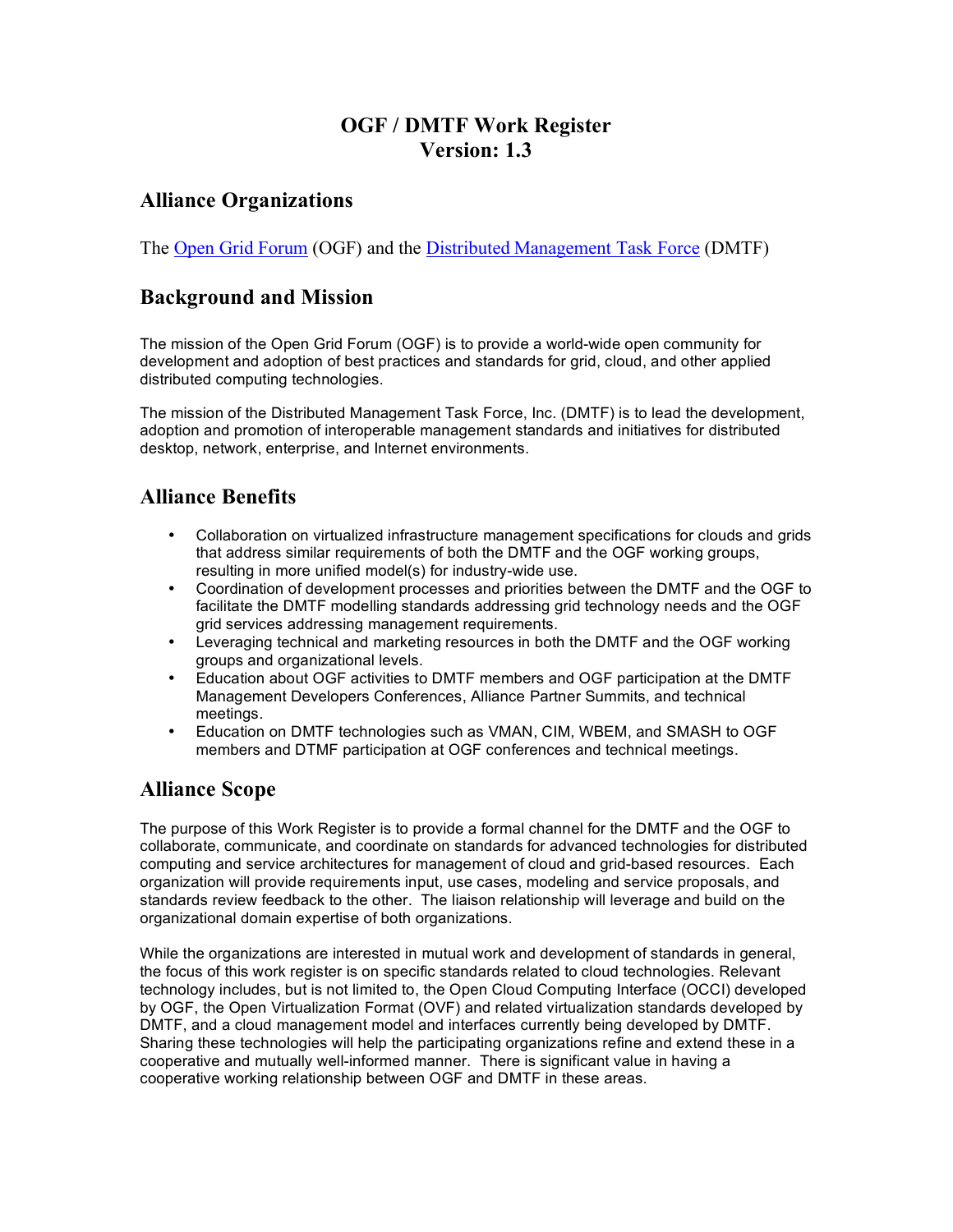Extensions to their respective specifications may be pursued by the DMTF and OGF. Specific terms of this cooperative work register are as follows:

- a. OGF may make technical submissions to DMTF according to DMTF's published process. Such submissions will be handled by the DMTF using the same processes and policies used for other technology submissions. It is up to the affected DMTF working groups whether or not to incorporate any changes.
- b. DMTF may suggest to OGF changes to the OCCI specifications, which will be treated by the OCCI working group on the same basis as a submission from an individual person. It is up to the OGF OCCI working group whether or not to incorporate the changes, as usual for OCCI-WG submissions, and they will be treated on an equal basis with other submissions.
- c. DMTF will allow individuals from the OCCI working group to participate as non-voting members in the DMTF meetings.
- d. OGF will allow individuals from DMTF working groups to participate in OGF working group meetings and discussions as regular members of the OGF community.
- e. Coordination may occur where consistent with the documented working practices of each organization for standards development.

The DMTF has many working groups, including a Cloud Management Working Group (CMWG) that would be the primary focus for collaborative work on cloud management standards. The OGF has separate work areas addressing Infrastructure, Data, Compute, Architecture, Applications, Management, Security, and Liaisons. Within these work areas, specific working and research groups are conducting work that is complementary to that in the DMTF. Collaborative effort should be encouraged between relevant OGF and DMTF groups. The respective OGF and DMTF marketing organizations should also collaborate on possible joint announcements as technical specifications are released.

This work register is "non-exclusive," that is, the two organizations may pursue alliances with other organizations as needed.

### **Milestones / Dates**

Point-in-time activities

Collaboration on Cloud Standards (Priority 1)

- $\circ$  Establish a work relationship between the OGF OCCI-WG and the DMTF CMWG. Submit and present the OCCI specifications to the CMWG for consideration for inclusion in the model and protocol work of the CMWG. Target: 2Q2011
- $\circ$  Work on extension and refinements for the next revision of the OCCI specification. Includes work on parts of the OCCI protocol, the OCCI (Infrastructure) model and potential OVF/OCCI integration. OGF to produce draft standards - 4Q2011
- $\circ$  Consider jointly pushing (parts of) OGF and DMTF cloud specifications towards IETF and ISO as a joint effort of OGF and DMTF - 2Q2012
- o Schema
	- The OGF Glue workgroup has identified the base set of grid resources that need to be advertised that applications can consume. Update CIM as appropriate with these advertised resource models (e.g. new modified DMTF classes, DMTF view / abstracted classes) including how best to map and/or leverage information models.